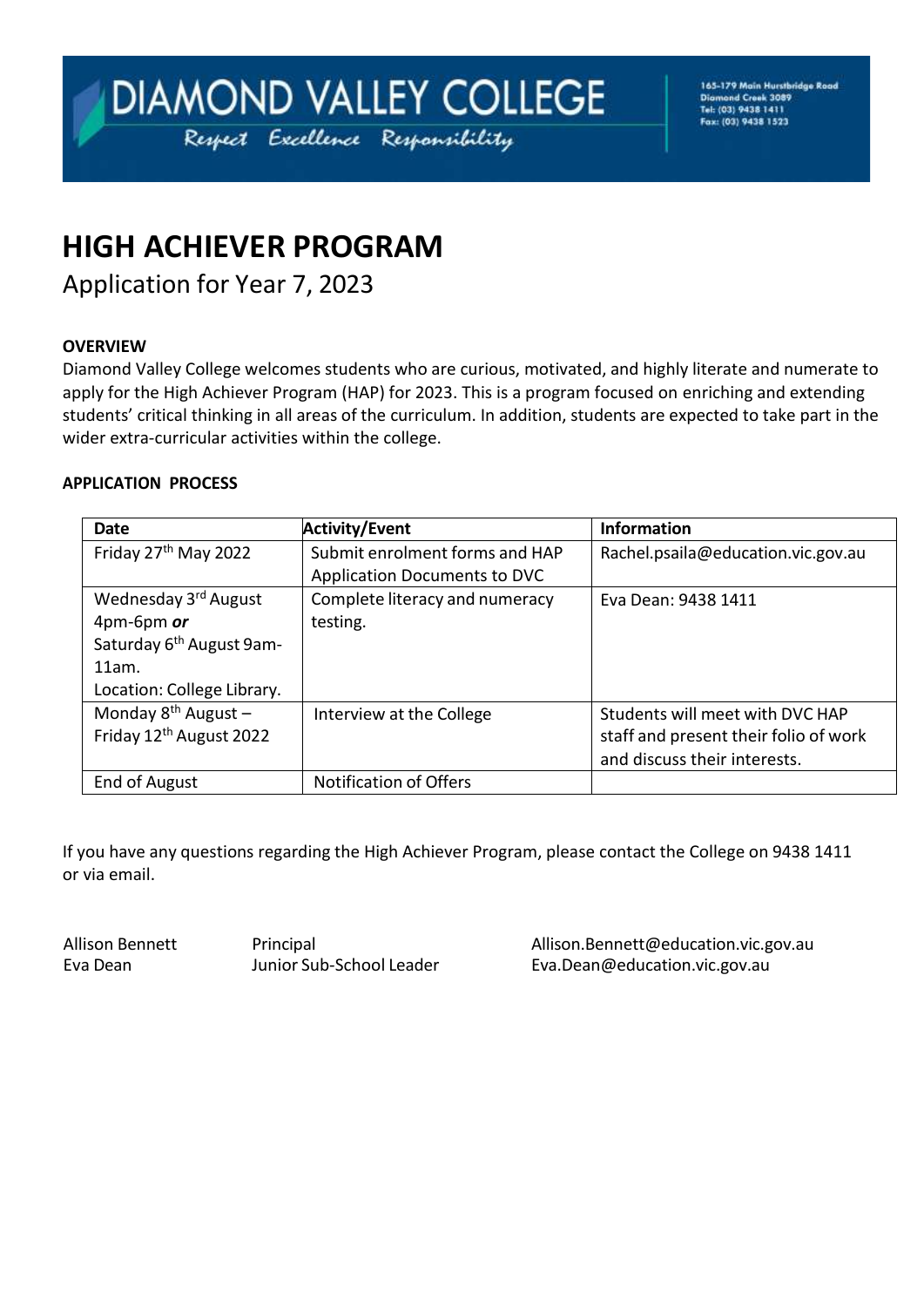

### **HIGH ACHIEVER PROGRAM APPLICATION FORMS**

Please complete the following documentation and return **by Friday 27th May 2022** to: **Email:** [Rachel.psaila@education.vic.gov.au](mailto:Rachel.psaila@education.vic.gov.au) High Achiever Program Diamond Valley College PO Box 643, Diamond Creek, 3089.

### **STUDENT APPLICATION:**

| Primary School: New York Changes and Changes and Changes and Changes and Changes and Changes and Changes and Changes and Changes and Changes and Changes and Changes and Changes and Changes and Changes and Changes and Chang                                                                                                                    |
|---------------------------------------------------------------------------------------------------------------------------------------------------------------------------------------------------------------------------------------------------------------------------------------------------------------------------------------------------|
|                                                                                                                                                                                                                                                                                                                                                   |
|                                                                                                                                                                                                                                                                                                                                                   |
|                                                                                                                                                                                                                                                                                                                                                   |
| <u> 1980 - Johann Stoff, deutscher Stoff, der Stoff, der Stoff, der Stoff, der Stoff, der Stoff, der Stoff, der S</u>                                                                                                                                                                                                                             |
|                                                                                                                                                                                                                                                                                                                                                   |
| the control of the control of the control of the control of the control of the control of the control of the control of the control of the control of the control of the control of the control of the control of the control<br>and the control of the control of the control of the control of the control of the control of the control of the |
|                                                                                                                                                                                                                                                                                                                                                   |
|                                                                                                                                                                                                                                                                                                                                                   |
|                                                                                                                                                                                                                                                                                                                                                   |
| <u> 1989 - Johann Barn, mars ann an t-Amhain ann an t-Amhain ann an t-Amhain ann an t-Amhain an t-Amhain ann an t-</u>                                                                                                                                                                                                                            |
| Wednesday 3 <sup>rd</sup> August. $4pm-6pm$                                                                                                                                                                                                                                                                                                       |
| ⊔<br>Saturday $6^{th}$ August. 9am - 11am                                                                                                                                                                                                                                                                                                         |
| I give permission for Diamond Valley College to access all relevant information regarding my child and                                                                                                                                                                                                                                            |

for my child to undertake the required academic testing.

| Parent/Guardian Name: |       |
|-----------------------|-------|
| Signature:            |       |
| Date:                 | /2022 |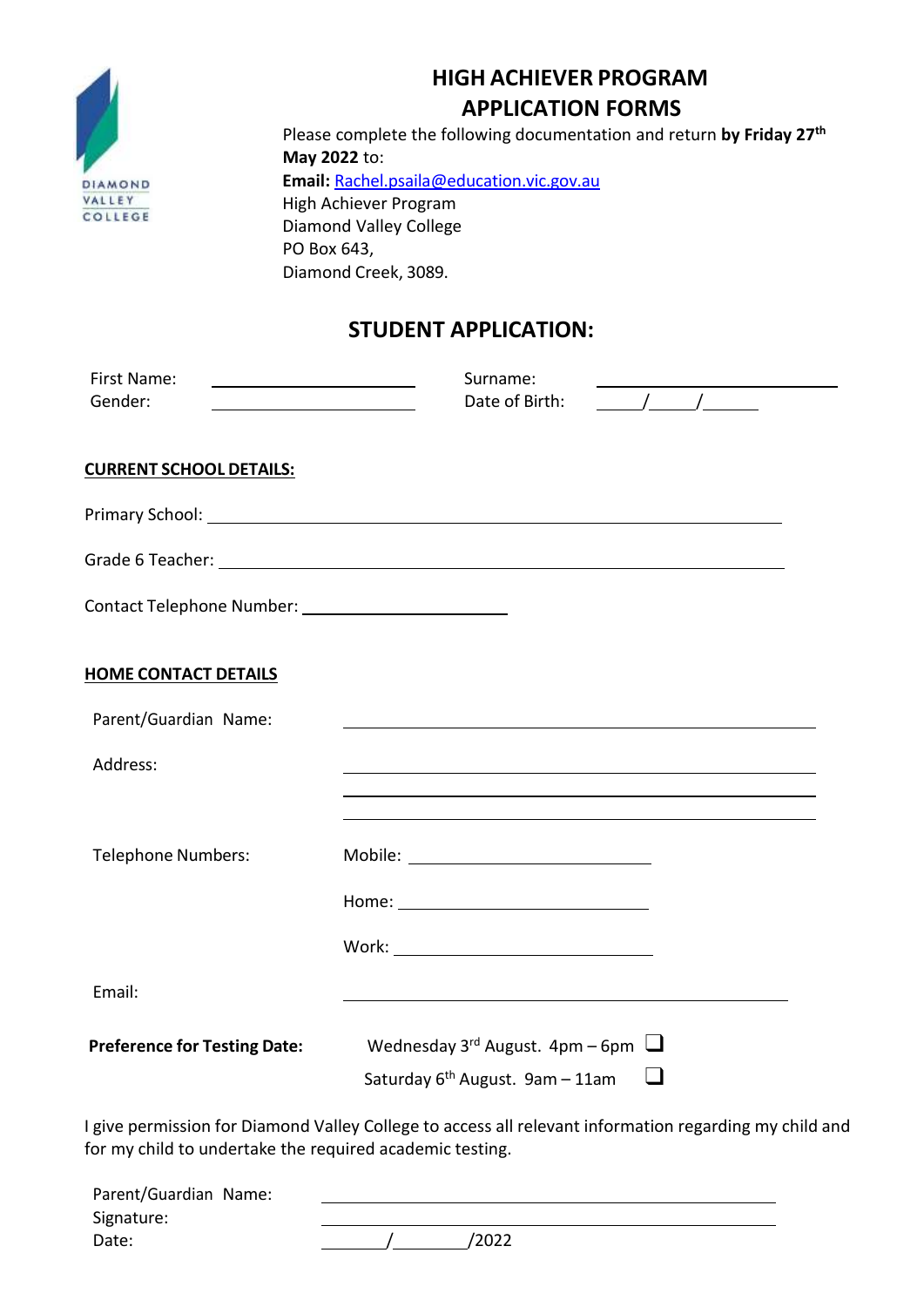# **Student Application**



The following questions are for the student to complete. Once completed please return to Diamond Valley College along with the parent section of the application and results of Grade Five NAPLAN (available from your child's primary school).

Name:

Please rate your enjoyment of the following activities and statements about learning:

- 1. I do not agree with this statement
- 2. I agree with this statement
- 3. I strongly agree with this statement

| $\mathbf{1}$ . | I like learning and using new words                   | 2              | 3 |
|----------------|-------------------------------------------------------|----------------|---|
| 2.             | I like to know what is happening in the world         | 2              | 3 |
| 3.             | I find advancements in technology interesting         | 2              | 3 |
| 4.             | I enjoy painting or drawing                           | 2              | 3 |
| 5.             | I find mathematical concepts fascinating              | $\overline{2}$ | 3 |
| 6.             | I want to find out how things work                    | 2              | 3 |
| 7.             | I prefer to work independently                        | 2              | 3 |
| 8.             | I always set myself high goals                        | 2              | 3 |
| 9.             | If I do not understand something I give up            | C,             | 3 |
| 10.            | I enjoy learning new ideas or concepts                | 2              | 3 |
| 11.            | I like working in a team to discover new ideas        | 2              | 3 |
| 12.            | I enjoy reading                                       | 2              | 3 |
| 13.            | If I do not understand an idea, I'll ask for help     | 2              | 3 |
| 14.            | I seek out additional information to what I am taught | C,             | 3 |
| 15.            | I discuss what I learn with my parents                | C              | 3 |

You can answer the following using dot points:

I am good at:

I believe I can improve in:

My favourite part of learning is: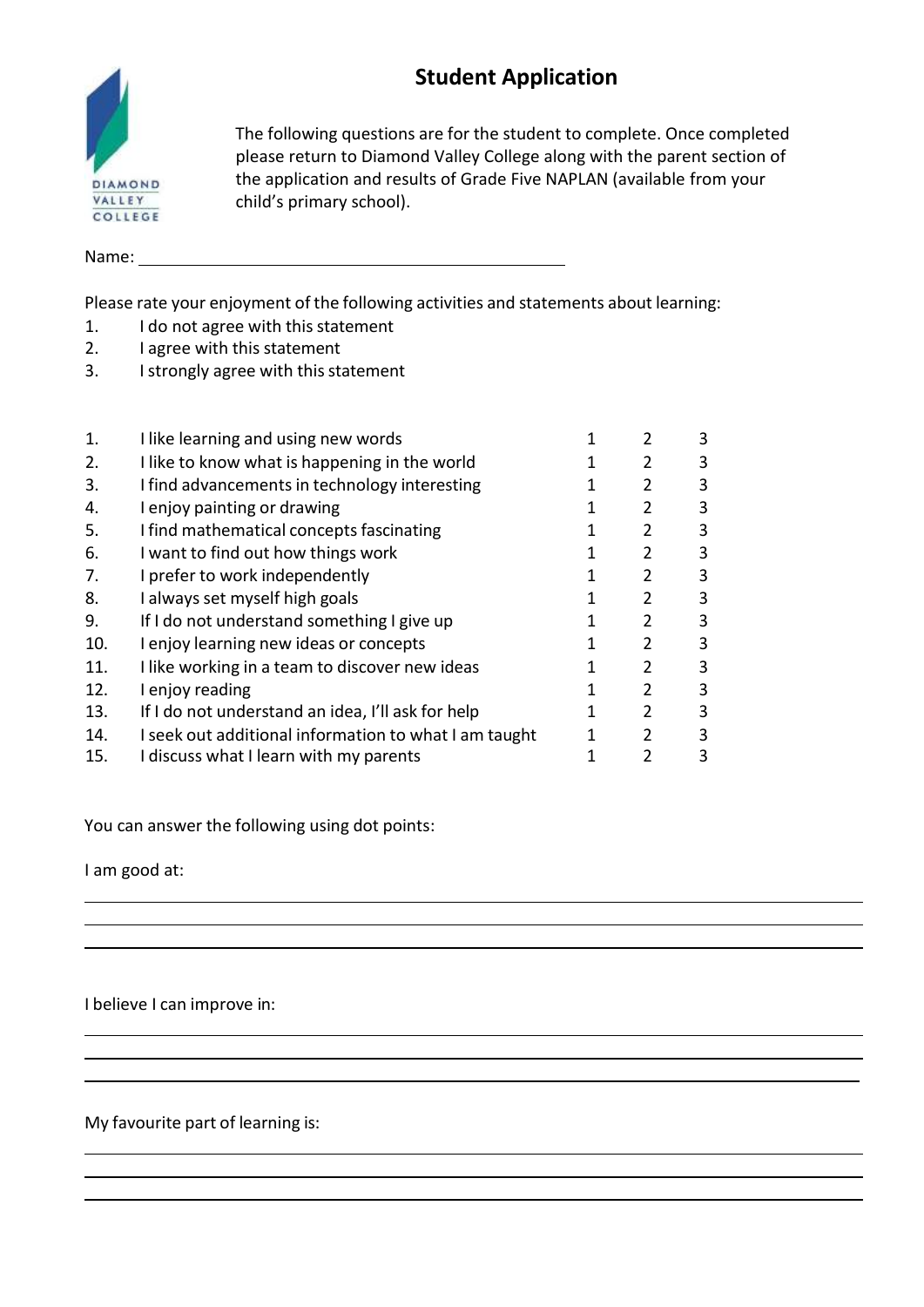## **STUDENT APPLICATION CONTINUED**



Please tell us a little more about yourself. You should use as much space as you need. If you need more space, please attach any additional pages to your application. This section should be answered in full sentences and you should use paragraphs.

Some ideas you might like to include are: your favourite subject at school and why; a time when you had to work hard to achieve a goal; what you are looking forward to about attending secondary school; and, what activities you enjoy and why.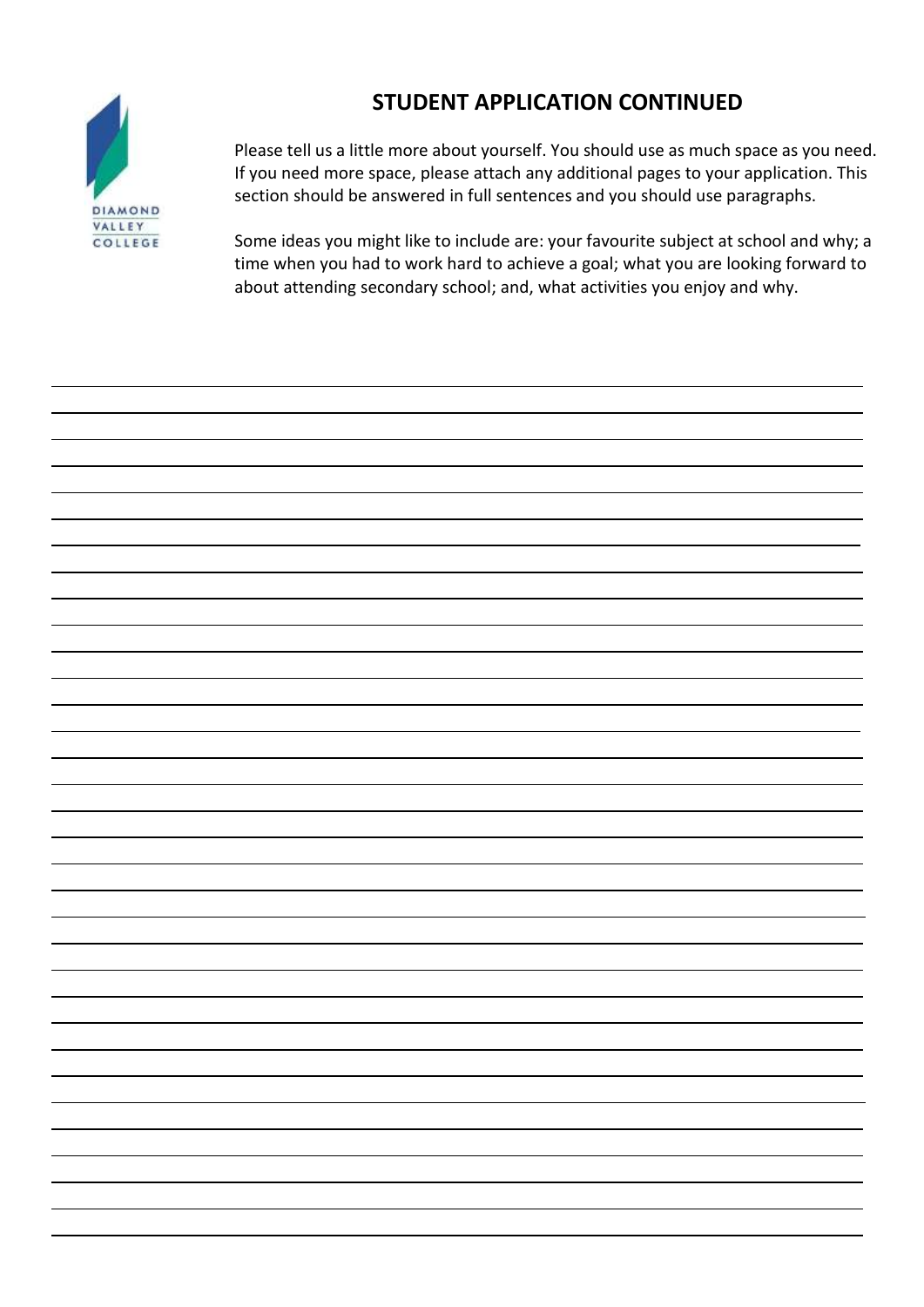## **STUDENT APPLICATION CONTINUED**



In less than 100 words, explain why you are applying for the High Achiever Program.

| __                           |  |  |
|------------------------------|--|--|
| ___                          |  |  |
|                              |  |  |
| and the contract of the con- |  |  |
|                              |  |  |
|                              |  |  |
|                              |  |  |
|                              |  |  |
|                              |  |  |

#### FOR THE INTERVIEW

Your interview will last approximately 15 minutes. During the interview, we will ask you to present a piece of work of which you are proud. We will ask you:

- To explain what the task was
- To tell us how you planned your time to complete the task
- To explain what you learnt from the task
- To tell us why you are proud of your work

In addition, we will ask you about your application and why you believe that the HAP program at Diamond Valley College will support your desire to achieve your best.

Thank‐you for taking your time to put together an application for our High Achiever Program. We look forward to meeting you.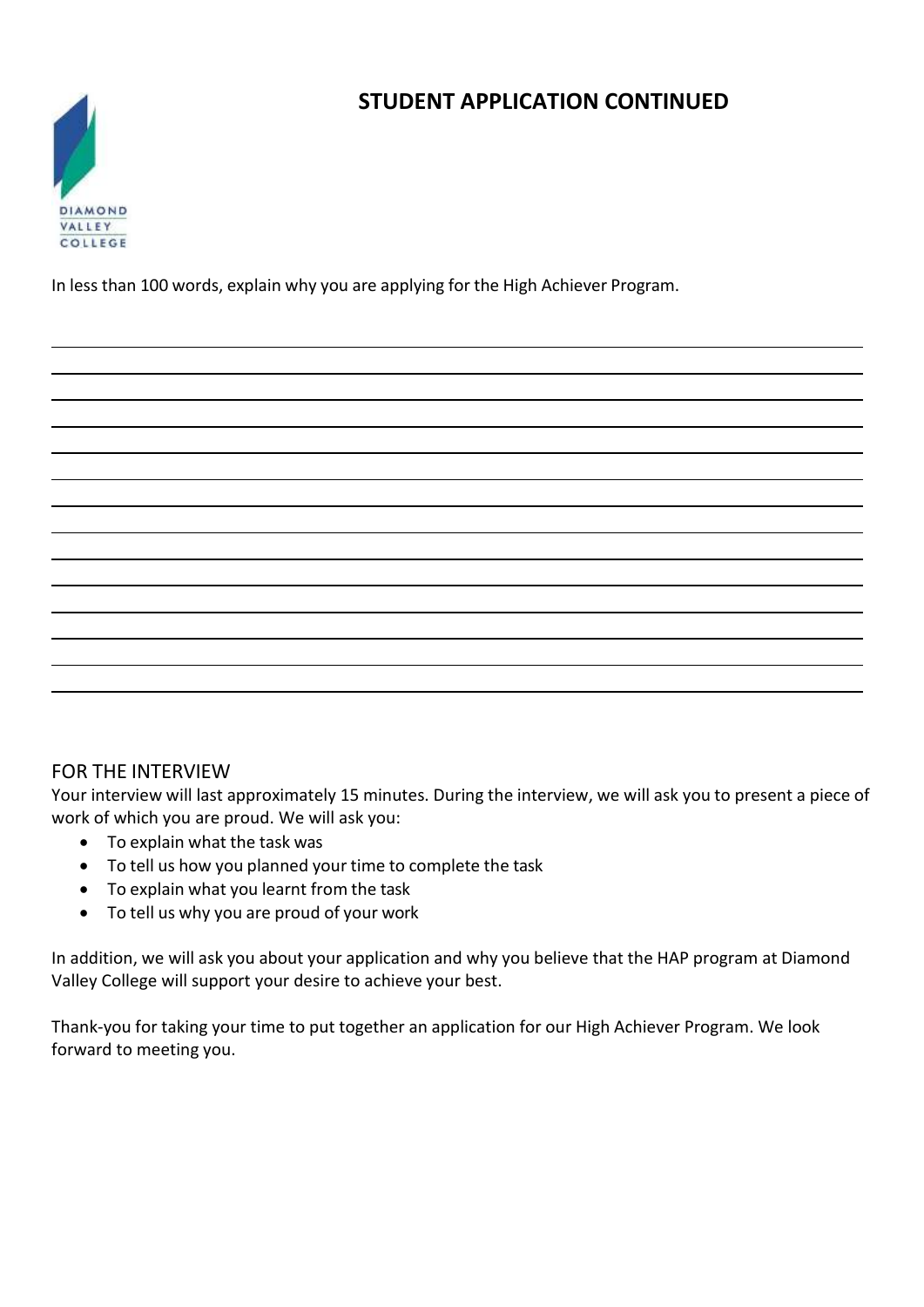### **SUPPORTING PARENT QUESTIONNAIRE**



As a parent of a student applying for our High Achiever Program, please complete the following form.

Please rate your child's enjoyment or ability in the following activities:

- 1. My child does not enjoy this / My child does not have this ability
- 2. My child enjoys this / My child has this ability
- 3. My child really enjoys this / My child has this ability to a high level

| $\mathbf{1}$ | My child learnt to read early                                   |   | 3 |
|--------------|-----------------------------------------------------------------|---|---|
| 2.           | My child learns mathematical concepts quickly                   |   | 3 |
| 3.           | My child completes homework quickly                             | 2 | 3 |
| 4.           | My child continues to work on problems he/she finds difficult   |   | 3 |
| 5.           | My child likes meeting new people                               | 2 | 3 |
| 6.           | My child is curious                                             |   | 3 |
| 7.           | My child seeks extra knowledge about school work                | 2 | 3 |
| 8.           | My child takes care in the completion of school work            |   | 3 |
| 9.           | My child likes to know about current events                     | 2 | 3 |
| 10.          | My child listens to other people's opinions                     |   | 3 |
| 11.          | My child is curious about new technologies                      | 2 | 3 |
| 12.          | My child reads for enjoyment                                    |   | 3 |
| 13.          | My child will ask for help if they do not understand a task     | 2 | 3 |
| 14.          | My child will persevere on tasks they do not understand quickly |   | 3 |
| 15.          | We discuss my child's learning as a family                      |   | 3 |
|              |                                                                 |   |   |

You can answer the following using dot points:

My child is good at:

My child's area for improvement is:

My child's favourite part of learning is: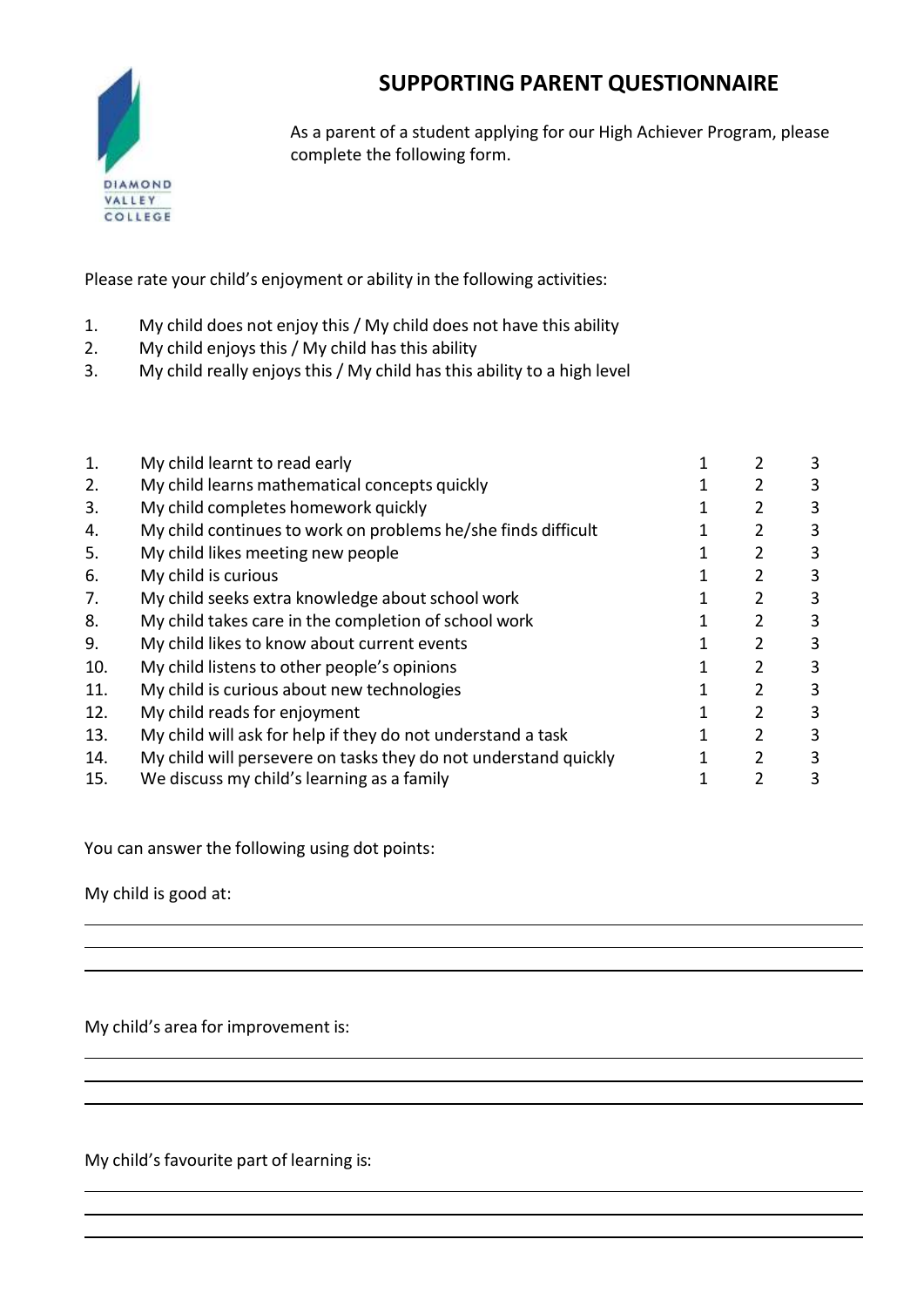

# **TEACHER REFERENCE FOR HIGH ACHIEVER PROGRAM AT DIAMOND VALLEY COLLEGE**

The following student is applying for a position within our High Achiever Program. As their current Grade 6 teacher, please complete the following form on behalf of the student named. Please return this form directly Diamond Valley College by **Friday 3rd June 2022** (one week after the student's and parent's HAP application is due).

**Email:** [Rachel.psaila@education.vic.gov.au](mailto:Rachel.psaila@education.vic.gov.au)

High Achiever Program Diamond Valley College PO Box 643, Diamond Creek, 3089.

| STUDENT NAME:   |
|-----------------|
| PRIMARY SCHOOL: |
| TEACHER NAME:   |

How long have you taught this student? \_\_\_\_\_\_\_

Please respond to the following statements about this student's learning by circling the most appropriate number.

|  | The student shows this characteristic to about the same degree as a typical student. |
|--|--------------------------------------------------------------------------------------|
|--|--------------------------------------------------------------------------------------|

- 2. The student shows this characteristic more than a typical student
- 3. The student shows this characteristic to a very high degree

| 1. Has advanced vocabulary and expresses him/herself clearly and fluently |  |  |
|---------------------------------------------------------------------------|--|--|
| 2. Thinks quickly and is able to process information easily               |  |  |
| 3. Wants to know how things work                                          |  |  |
| 4. Is curious about the world around them                                 |  |  |
| 5. Is an avid reader                                                      |  |  |
| 6. Has a good general knowledge                                           |  |  |
| 7. Is able to work independently in a sustained way                       |  |  |
| 8. Shows initiative and originality, particularly in intellectual work    |  |  |
| 9. Has a varied range of interests                                        |  |  |
| 10. Takes part in a range of extra-curricular activities                  |  |  |
| 11. Sets and achieves goals and has high expectations of themself         |  |  |
|                                                                           |  |  |

This student is good at: